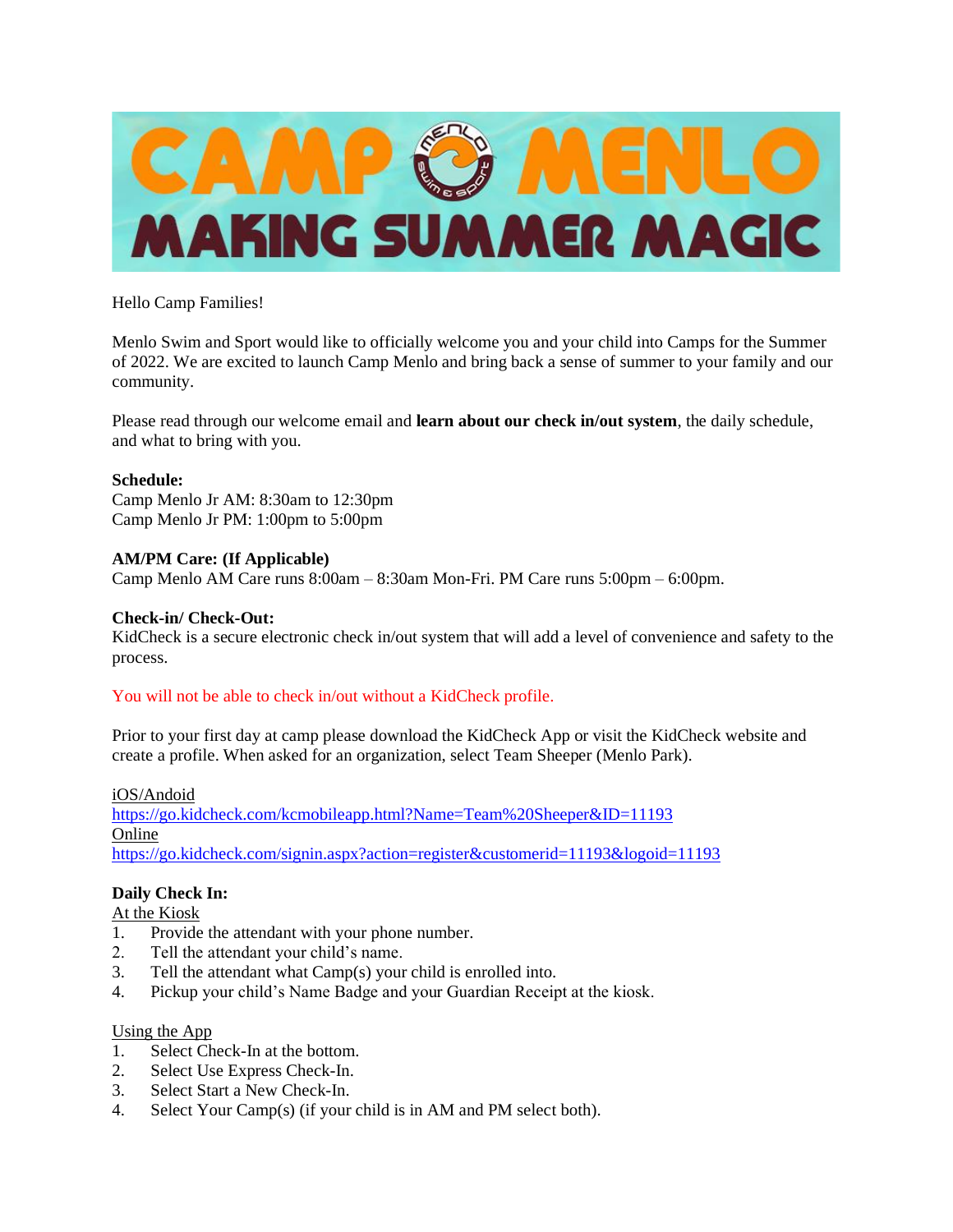- 5. Select Your Child.
- 6. Submit Check-In (when in Bluetooth range of the Express Hub).
- 7. Pickup your child's Name Badge and your Guardian Receipt at the kiosk.

Day 1 check in may take longer than expected. Please plan accordingly.

### **Daily Check Out:**

- 1. Provide the attendant with your phone number.
- 2. Provide the attendant with your child's name and Guardian Receipt.
- 3. The attendant will radio the counselors and your child will meet you at the kiosk.

### **Camp Schedule:**

Every day campers will spend the majority of the in either:

- 1. **Water Time:** Every day there will be 1 hour of Free Swim for all camper to swim and play in the water together. There will also be a 30 minute swim lesson lead by one of our Swim Instructors.
- 2. **Field Games:** During Field Games kids will be encouraged to participate in team, sports, games, and events meant to get them active and moving.

### **What to Bring**:

- 1. A towel
- 2. Swimsuit (changing rooms will be available)
- 3. Sunscreen / We have some, but if a specific kind is needed, please bring it.
- 4. Snacks (No snacks will be provided. No snacks are available for purchase from the Pro Shop)
- 5. Tennis Shoes for lawn game
- 6. Backpack or bag to store these items
- 7. Hat; nice to have, but not required
- 8. Sweat shirt
- 9. Facemask (optional)
- \*Your camper will need to bring their things to and from home and camp daily.
- \*\* If your camper is enrolled in both AM and PM Camps, please pack them a lunch

#### **COVID 19**:

While there are currently no COVID specific protocols Camp Menlo will continue to monitor county and state guidelines and will align with any changes throughout the summer.

We still ask that your child stay home if they have experienced any of the following symptoms with 72 hours:

- Cough
- Shortness of breath or difficulty breathing
- Fever
- Chills
- Muscle pain
- Sore throat
- New loss of taste or smell
- In the last 14 days, to the best of your knowledge, have you had \*CLOSE contact with someone who tested positive for COVID-19?